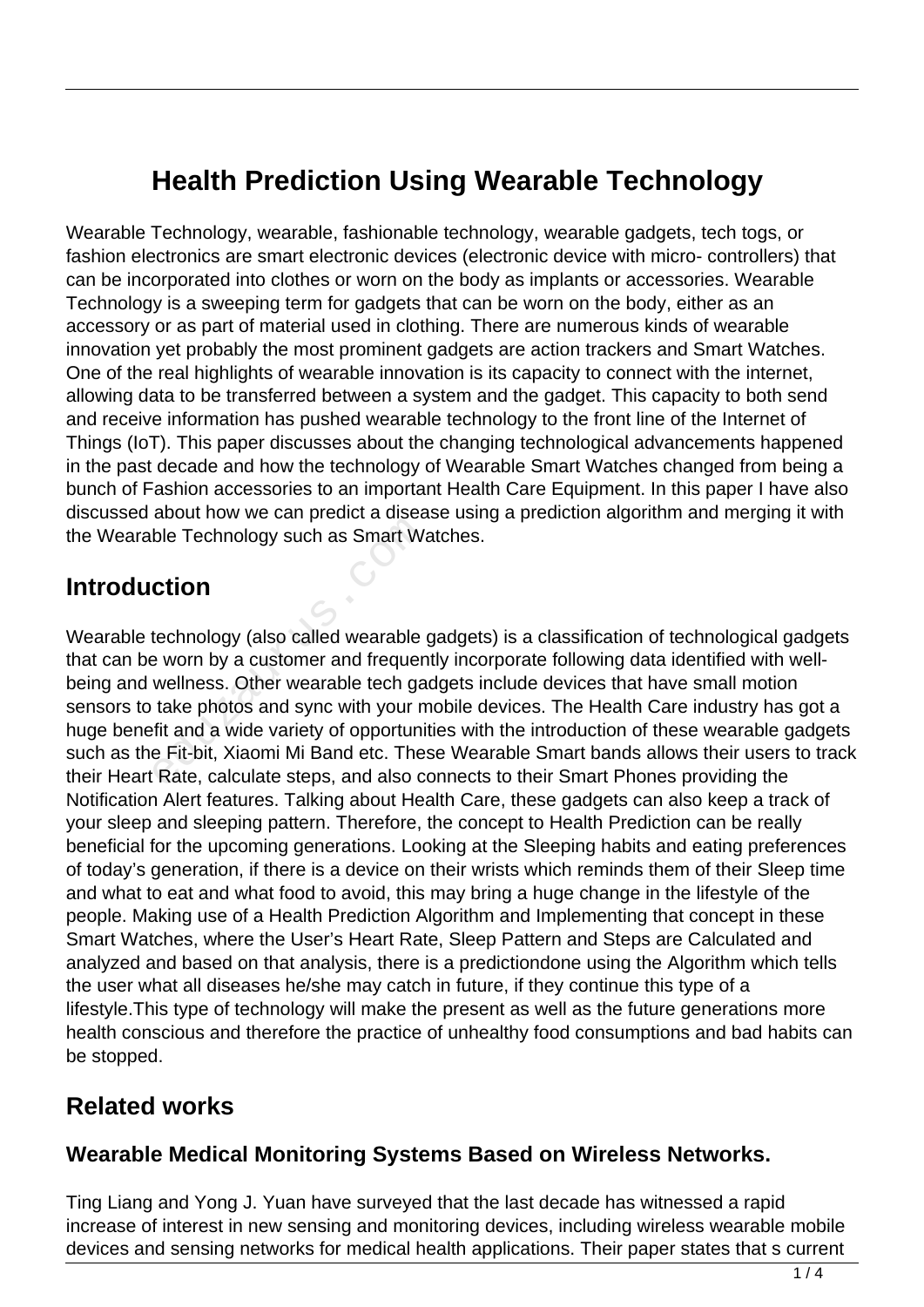wear- able mobile medical monitoring systems (WMMMSs) with emphasis on devices based on textile and wireless sensing networks. These monitoring systems consist of various types of small physiological sensors, transmission modules, and processing capabilities. Also they have suggested that in addition, WMMMSs have a potential to change the health care model by providing inexpensive wearable unobtrusive solutions for continuous medical health monitoring. In their paper a great number of system implementations are compared according to different classifications. Besides, their systems also act as an effective approach to identify the technological advantages and disadvantages of the current state-of-the-art in wearable devices solutions. According to their research and projects that had been discussed, WMMMS have the potential to revolutionize healthcare by providing low-cost solutions for ubiquitous, real-time, unobtrusive mobile health monitoring.

#### **Enhancing Physical Education with Exergames and Wearable Technology**

Renny Lindberg, Jungryul Seo (et. Al.) have surveyed that Increases in the numbers of obese and over- weight children are a major issue in post-industrial societies because obesity can lead to severe health-related problems. In addition, many challenges affect the quantity and quality of physical education (PE) provided by schools. They came up with a concept of Exergame that combine exercise with gaming have been recognized as a possible method for motivating children to become physically active and to makePE more fun. Furthermore, Exergame that utilize wearable sensors devices allow players' movements to be tracked for estimating the efficiency of exercise. In this study they developed a game the Running Othello 2 (RO2) Exergame, where players wear a smartphone and a smart wrist band to compete in a board game enhanced with physical and peda- gogical missions. In physical missions, the game uses inertial sensors and a heart rate meter to detect the physical activities of players. The pedagogical part of the game is based on the South Korean PE curriculum. They evaluated RO2 with61 South Korean third grade elementary school students, out of which 32 learned Curriculum topics by playing the game. Rest of the 29 students comprised a control group who studied the pedagogical content using handouts. The results indicated that learning with RO2 was more efficient, the players were engaged, and their heart rates increased. l education (PE) provided by scho<br>xercise with gaming have been re<br>become physically active and to r<br>rable sensors devices allow playe<br>of exercise. In this study they deve<br>where players wear a smartphon<br>anced with physical

Finally, we discussed how RO2 supports the educational affordances of wearables and they explained how exergames using wearables can overcome some of the challenges faced by PE. They finally concluded that the learning effect was stronger with the game than the traditional studying method, but the longitudinal learning effects of the game still need to be verified. Improvements can be made to the study design and the system employed, but our results may be useful for educational technology researchers and PE experts who are interested in combining wearables, educational content, and gaming.

## **Integration of wearable devices in a wireless sensor network for an E-Health application**

Pedro Castillejo, Jose´-Ferna´n Mart´?nez (et. Al.) has surveyed that Applications based on Wireless Sensor Networks for Internet of Things scenarios are on the rise. The multiple possibilities they offer have spread towards pre- viously hard to imagine fields, like e-health or human phys- iological monitoring also an application has been developed for its usage in scenarios where data collection is applied to smart spaces, aiming at its usage in firefighting and sports. This application has been tested in a gymnasium with real, non-simulated nodes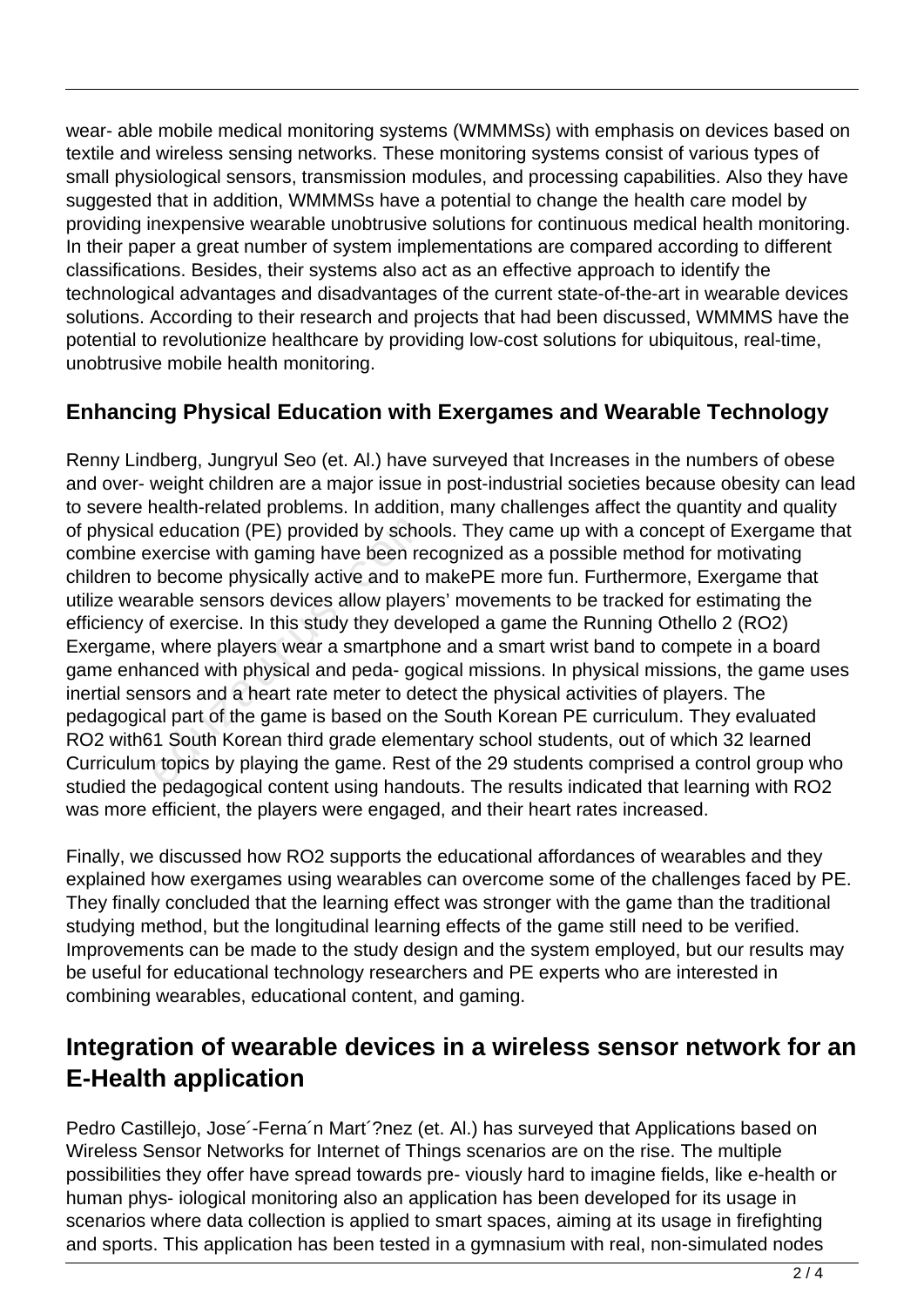and devices.

A Graphic User Interface has also been implemented to suggest a series of exercises to improve a sportsman/woman s condition, depending on the context and their profile. They concluded that this system can be adapted to a wide variety of e-health applications with minimum changes, and the user will interact using different devices, like smart phones, smart watches and/or tablets. In this article they have presented some feasible e- health application scenarios based on a WSN: one is for firemen/women monitoring, and the other one for sports performance in an indoor scenario as a gymnasium. With the data and the user's profile, the application suggests to the user a series of exercises to improve his or her fitness condition. If a hazardous level of any vital parameter is reach (e.g.: heart rate), an alarm is issued and alerts the user to stop doing the exercise.

## **Study on the Use of Wearable Devices to Control Objects in Virtual Reality**

Hsin-Fu Chien , Nien-Tsu Hu (et. Al.) Have surveyed on the design of a wearable inertial navigation device that is based on a MEMS chip and a Bluetooth wire- less transmitting module and that uses the object-controlling technology of the Unity game engine to write a game script for a treasure hunt in an ancient Chinese virtual reality world. The wearable device proposed in this paper utilizes an ATmega168 chip as the main controller, which cooperates with a threeaxis accelerometer and gyroscopic sensor to detect the forward, backward, and rotating movements of game players. They concluded that the purpose of their study was to use an eight-bit RISC microcontroller chipset to detect the actions of game players and use motionsensing interaction technology to control 3D character models in virtual reality. In the study, they also used an electronic compass to detect the directions of rotation of the players and utilized a three-axis accelerometer to detect the movements of the players. Then, Nien-180 Hd (et. Al.) Have sevention is also device that is based on a MEMS<br>ses the object-controlling technology<br>ure hunt in an ancient Chinese virtuilizes an ATmega168 chip as the<br>prometer and gyroscopic sensor to<br>

## **Wearable Medical Devices- Design Challenges and Issues**

D.Hemapriya, Pavithra Viswanat (et. Al.) Have surveyed that A Wearable Medical Device is defined as a device that is autonomous, non-invasive and that performs a specific medical function such as monitoring or support over a prolonged period of time The term wearable implies that the device is either supported by the human body or clothing. This decade has seen a tremendous growth in the use of wearable medical devices and these fall into three categories namely, wearable monitoring devices, wearable rehabilitation devices and wearable medical aids. Their paper focuses on the design issues and challenges for wearable medical devices which will be available in the market for people to purchase and use them. Health care and related services are growing by leaps and bounds in terms of introduction of sophisticated equipment's in hospitals, health care training and expertise, more emphasis on R & D in Medical technology and improvised infrastructure in hospitals. They have also attempted to give an awareness to the engineering fraternity about wearable devices and the challenges ahead.

# **Methodology**

The Methodology used is based on an experiment made using some sensors and wearable devices. The Data set used to analyze, comprises of body motion and vital signs recordings for